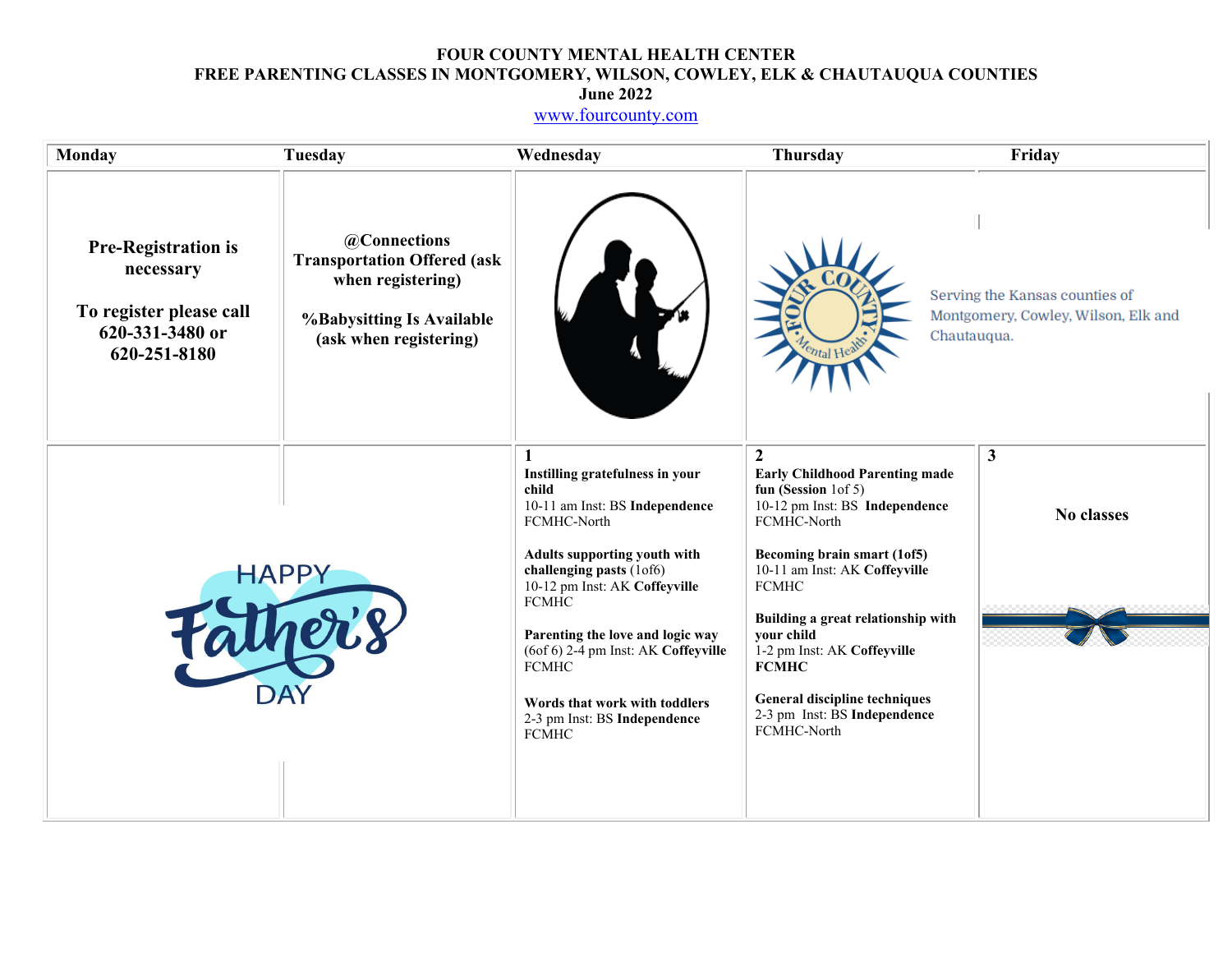### **FOUR COUNTY MENTAL HEALTH CENTER FREE PARENTING CLASSES IN MONTGOMERY, WILSON, COWLEY, ELK & CHAUTAUQUA COUNTIES June 2022**

### www.fourcounty.com

| 6                                                                                                     | 7                                                                                                | 8                                                                                                         | 9                                                                                                                | 10                |
|-------------------------------------------------------------------------------------------------------|--------------------------------------------------------------------------------------------------|-----------------------------------------------------------------------------------------------------------|------------------------------------------------------------------------------------------------------------------|-------------------|
| Helping your child find their<br>identity<br>10-11 am Inst: BS Independence<br>FCMHC-North            | <b>Managing emotional mayhem</b><br>$(10f5) 10-11$ am Inst: AK<br><b>Coffeyville FCMHC</b>       | Parenting by praise<br>10-11am Inst: BS Independence<br>FCMHC-North                                       | <b>Early Childhood Parenting made</b><br>fun (Session $2$ of 5)<br>10-12 pm Inst: BS Independence<br>FCMHC-North | <b>No classes</b> |
| Anger control for kids with autism<br>10-11 am Inst: AK Coffeyville<br><b>FCMHC</b>                   | <b>Active Parenting for stepfamilies</b><br>(5of6) 1-3 pm Inst: AK Coffeyville<br><b>FCMHC</b>   | Adults supporting youth with<br>challenging pasts (2of6)<br>10-12 pm Inst: AK Coffeyville<br><b>FCMHC</b> | <b>Becoming brain smart (2of5)</b><br>10-11 am Inst: AK Coffeyville<br><b>FCMHC</b>                              |                   |
| Talking to kids about suicide<br>2-3 pm Inst: BS Independence<br>FCMHC-North                          | All about baby- the basics (for new<br>parents) (1of2) 2-3 pm Inst: BS<br>Neodesha FCMHC         | Love me enough to set limits<br>2-3 pm Inst: AK Coffeyville<br><b>FCMHC</b>                               | The effects of substance abuse on<br>the family<br>1-2 pm Inst: AK Coffeyville<br><b>FCMHC</b>                   |                   |
| <b>Active parenting for Stepfamilies</b><br>(4of6) 1-3 pm Inst: AK Coffeyville<br><b>FCMHC</b>        |                                                                                                  | Life skills your child needs before<br>leaving home<br>2-3 pm Inst: BS Independence<br><b>FCMHC</b>       | The five love languages<br>2-3 pm Inst: BS Independence<br><b>FCMHC</b>                                          |                   |
| 13                                                                                                    | 14                                                                                               | 15                                                                                                        | 16                                                                                                               | 17                |
| Practical tips for limiting screen<br>time for kids<br>10-11am Inst: BS Independence<br>FCMHC-North   | Manners that parents should teach<br>their kids<br>10-11 am Inst: BS Independence<br>FCMHC-North | Helping your child stop negative<br>thoughts<br>10-11 am Inst: BS Fredonia<br><b>FCMHC</b>                | <b>Early Childhood Parenting made</b><br>fun (Session $3$ of 5)<br>10-12 pm Inst: BS Independence<br>FCMHC-North | No classes        |
| When kids drain your energy<br>10-11 am Inst: AK Coffeyville<br><b>FCMHC</b>                          | <b>Managing emotional mayhem</b><br>$(2of5) 10-11$ am Inst: AK<br><b>Coffeyville FCMHC</b>       | Adults supporting youth with<br>challenging pasts (3of6)<br>10-12 pm Inst: AK Coffeyville<br><b>FCMHC</b> | Becoming brain smart (3of5)<br>10-11 am Inst: AK Coffeyville<br><b>FCMHC</b>                                     |                   |
| How to discipline kids without<br>losing their respect<br>1-3 pm Inst: AK Coffeyville<br><b>FCMHC</b> | <b>Active Parenting for stepfamilies</b><br>(6of6) 1-3 pm Inst: AK Coffeyville<br><b>FCMHC</b>   | Parenting doesn't have to be<br>rocket science (love and Logic)<br>2-4 pm Inst: AK Coffeyville            | <b>Adolescent challenges</b><br>1-2 pm Inst: AK Coffeyville<br><b>FCMHC</b>                                      |                   |
| <b>Understanding screen addiction</b><br>2-3 pm Inst: BS Independence<br>FCMHC-North                  | Building your child's self-esteem<br>2-3 pm Inst: BS Independence<br>FCMHC-North                 | <b>FCMHC</b>                                                                                              | Forgotten baby syndrome: Hot<br>cars kill kids<br>2-3 pm Inst: BS Independence<br>FCMHC-North                    |                   |
|                                                                                                       |                                                                                                  |                                                                                                           |                                                                                                                  |                   |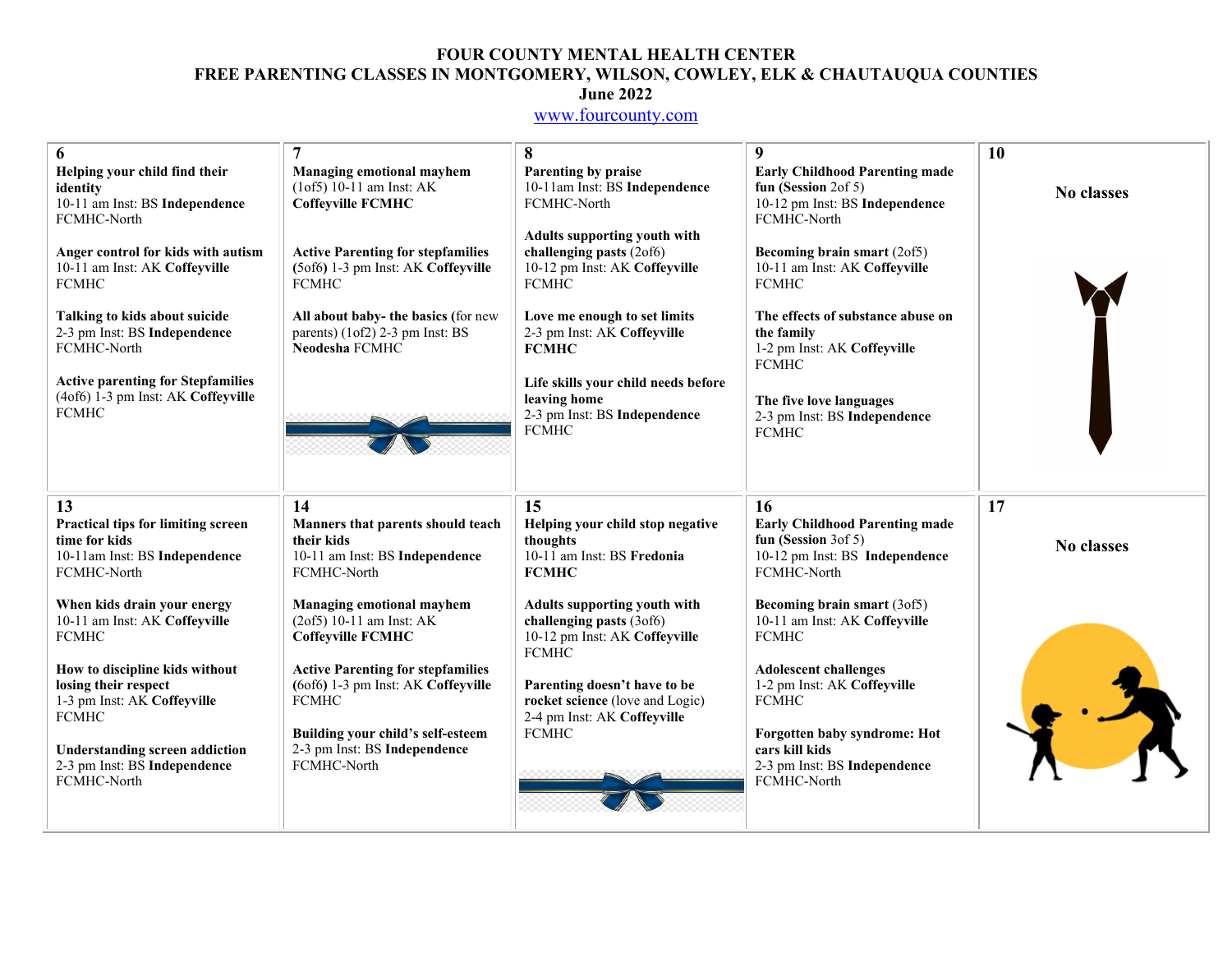### **FOUR COUNTY MENTAL HEALTH CENTER FREE PARENTING CLASSES IN MONTGOMERY, WILSON, COWLEY, ELK & CHAUTAUQUA COUNTIES June 2022**

### www.fourcounty.com

| 20<br>Teaching your child how to get<br>mad<br>10-11 pm Inst: BS Independence<br>FCMHC-North<br>How to raise kids that make<br>responsible decisions (love and<br>Logic) 10-12 pm Inst: AK<br>Coffeyville FCMHC<br>Simple parenting strategies<br>1-3 pm Inst: AK Coffeyville FCMHC | 21<br><b>Managing emotional mayhem</b><br>$(3.05) 10-11$ am Inst: AK<br><b>Coffeyville FCMHC</b><br><b>Parent Education support group</b><br>1-2 pm Inst: AK Coffeyville<br><b>FCMHC</b>                                                                                             | 22<br><b>Adults supporting youth with</b><br>challenging pasts (4of6)<br>10-12 pm Inst: AK Coffeyville<br><b>FCMHC</b><br>Secrets to success in parenting<br>your teen<br>2-3 pm Inst: AK Coffeyville<br><b>FCMHC</b>                                                                                                                                                                            | 23<br>Becoming brain smart (5of5)<br>10-11 am Inst: AK Coffeyville<br><b>FCMHC</b><br>Painless parenting for the<br>preschool years (1of2) 1-3 pm Inst:<br>AK Coffeyville FCMHC                                                                                                                                                                                              | 24<br><b>No classes</b> |
|-------------------------------------------------------------------------------------------------------------------------------------------------------------------------------------------------------------------------------------------------------------------------------------|--------------------------------------------------------------------------------------------------------------------------------------------------------------------------------------------------------------------------------------------------------------------------------------|--------------------------------------------------------------------------------------------------------------------------------------------------------------------------------------------------------------------------------------------------------------------------------------------------------------------------------------------------------------------------------------------------|------------------------------------------------------------------------------------------------------------------------------------------------------------------------------------------------------------------------------------------------------------------------------------------------------------------------------------------------------------------------------|-------------------------|
| 27<br>All about baby- the basics (for new<br>parents) (2of2) 2-3 pm Inst: BS<br>Neodesha FCMHC<br>Being the best father you can be<br>1-2 pm Inst: AK Coffeyville FCMHC                                                                                                             | 28<br>Managing emotional mayhem<br>$(4of5)$ 10-11 am Inst: AK<br><b>Coffeyville FCMHC</b><br><b>Emotional intelligence for parents</b><br>10-11 pm Inst: BS Cowley<br><b>FCMHC</b><br>Why can't we get along?<br>Teen/parent conflict<br>1-2 pm Inst: AK Coffeyville<br><b>FCMHC</b> | 29<br><b>Stimulating baby massage</b><br>10-11am Inst: BS Independence<br>FCMHC-North<br><b>Adults supporting youth with</b><br>challenging pasts (5of6)<br>10-12 pm Inst: AK Coffeyville<br><b>FCMHC</b><br>Parenting behaviors that harm<br>vour kids<br>2-3 pm Inst: BS Independence<br>FCMHC-North<br>Toddlers and the development of<br>self<br>2-3 pm Inst: AK Coffeyville<br><b>FCMHC</b> | 30<br>Becoming brain smart (5of5)<br>10-11 am Inst: AK Coffeyville<br><b>FCMHC</b><br><b>Early Childhood Parenting made</b><br>fun (Session $4$ of 5)<br>10-12 pm Inst: BS Independence<br>FCMHC-North<br>Painless parenting for the<br>preschool years (2of2) 1-3 pm Inst:<br>AK Coffeyville FCMHC<br><b>Sibling Rivalry</b><br>2-4 pm Inst: BS Independence<br>FCMHC-North |                         |

Virtual Options for class available.

Email Barbara Shoop **bshoop@fourcounty.com** for more information